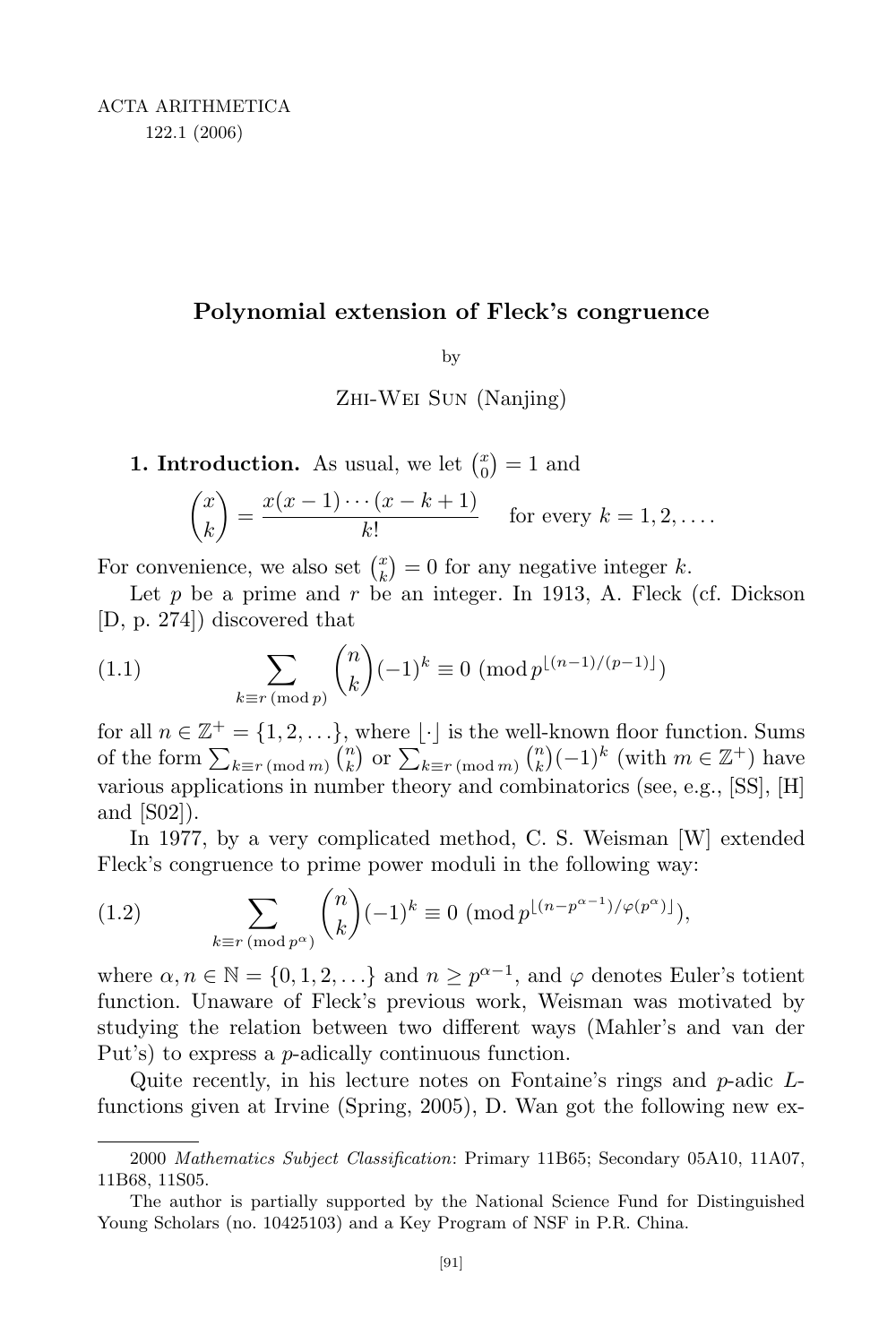tension of Fleck's congruence:

(1.3) 
$$
\sum_{k \equiv r \pmod{p}} {n \choose k} (-1)^k { (k-r)/p \choose l} \equiv 0 \pmod{p^{\lfloor (n-lp-1)/(p-1) \rfloor}},
$$

where  $l, n \in \mathbb{N}$  and  $n > lp$ . Wan was led to this when trying to understand a sharp estimate for the *ψ*-operator in Fontaine's theory of (*φ, Γ*)-modules.

For a prime p, we let  $\mathbb{Q}_p$  and  $\mathbb{Z}_p$  denote the field of p-adic numbers and the ring of *p*-adic integers respectively; the *p*-adic order of  $\omega \in \mathbb{Q}_p$  is defined by  $\text{ord}_p(\omega) = \sup\{a \in \mathbb{Z} : \omega/p^a \in \mathbb{Z}_p\}$  (whence  $\text{ord}_p(0) = +\infty$ ). Throughout this paper, the Kronecker symbol  $\delta_{m,n}$  with  $m, n \in \mathbb{N}$  equals 1 or 0 according as  $m = n$  or not.

Clearly both Weisman's and Wan's extensions of Fleck's congruence follow from the special case  $\alpha = \beta$  of the following theorem, which we will establish by a combinatorial approach.

THEOREM 1.1. Let *p* be a prime, and let  $f(x) \in \mathbb{Q}_p[x]$ , deg  $f \leq l \in \mathbb{N}$ *and*  $f(a) \in \mathbb{Z}_p$  *for all*  $a \in \mathbb{Z}$ *. Provided that*  $\alpha, \beta \in \mathbb{N}$  *and*  $\alpha \geq \beta$ *, we have* 

$$
(1.4)\qquad \sum_{k\equiv r\,(\text{mod }p^{\beta})}\binom{n}{k}(-1)^{k}f\left(\left\lfloor\frac{k-r}{p^{\alpha}}\right\rfloor\right)\in p^{\lfloor(n-p^{\alpha-1}-l)/\varphi(p^{\alpha})\rfloor-(l-1)\alpha-\beta}\mathbb{Z}_{p}
$$

 $for \ all \ integers \ n \geq p^{\alpha-1} \ and \ r; \ more \ over, \ we \ can \ substitute \ \delta_{\beta,0} \ for \ the$ *first l in* (1.4) *if*  $\alpha$  *is greater than one.* 

By Theorem 1.1 in the case  $\alpha = \beta = r = 0$ , if  $f(x) \in \mathbb{Z}[x]$  and  $f(x) \neq 0$ , then for any integer  $n > \deg f + 1$  we have  $\sum_{k=0}^{n} {n \choose k} (-1)^k f(k) = 0$  since the sum is divisible by all primes. In fact, a known identity due to L. Euler (cf. [LW, pp. 90–91]) states that

$$
\sum_{k=0}^{n} \binom{n}{k} (-1)^k k^l = \begin{cases} (-1)^n n! & \text{if } l = n \in \mathbb{N}, \\ 0 & \text{if } 0 \le l < n. \end{cases}
$$

Now we derive more consequences of Theorem 1.1.

COROLLARY 1.1. Let *p* be a prime,  $m \in \mathbb{Z}^+$  and  $\alpha = \text{ord}_p(m)$ . Let  $l, n \in \mathbb{N}$  and  $r \in \mathbb{Z}$ . Then

(1.5) 
$$
\operatorname{ord}_p\left(\sum_{k \equiv r \pmod{p^{\alpha}}} {n \choose k} (-1)^k B_l\left(\frac{k-r}{m}\right) \right) \ge \left\lfloor \frac{n - p^{\alpha - 1} - l(\delta_{\alpha,0} + \delta_{\alpha,1})}{\varphi(p^{\alpha})} \right\rfloor - l\alpha,
$$

*where*  $B_l(x)$  *is the Bernoulli polynomial of degree l.*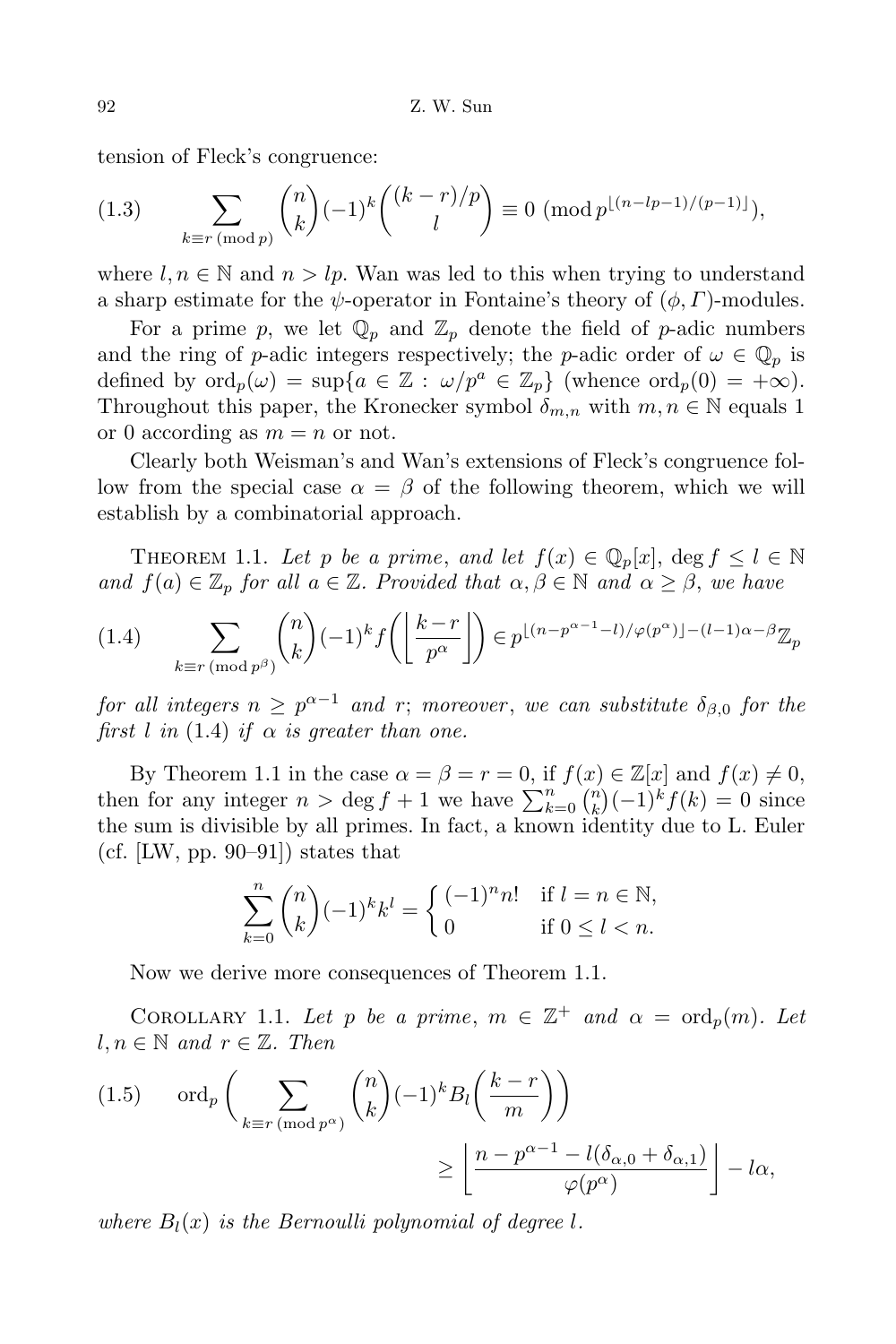*Proof.* (1.5) holds trivially if  $n < p^{\alpha-1}$ . Below we suppose  $n \geq p^{\alpha-1}$ .

When  $l = 0$ , (1.5) reduces to Weisman's congruence (1.2). In the case  $\alpha = 0$ , if the lower bound in (1.5) is nonnegative (i.e.,  $l \leq n$ ) then the summation in (1.5) vanishes by Euler's identity.

Now we assume  $l\alpha \neq 0$ , and let  $B_l = B_l(0)$  be the *l*th Bernoulli number. Note that  $m_0 = m/p^{\alpha}$  is relatively prime to *p*. For any  $a \in \mathbb{Z}$  we have  $B_l(a/m_0) - B_l \in \mathbb{Z}_p$ , because

$$
m_0^l \left( B_l \left( \frac{a}{m_0} \right) - B_l \right) = \left( m_0^l B_l \left( \frac{a}{m_0} \right) - B_l \right) - \left( m_0^l B_l (0) - B_l \right) \in \mathbb{Z}_p
$$

by [S03, Corollary 1.3]. Applying Theorem 1.1 with  $f(x) = B_l(x/m_0) - B_l$ and  $\beta = \alpha$ , we get

$$
\operatorname{ord}_p\bigg(\sum_{k\equiv r\,(\text{mod }p^{\alpha})}\binom{n}{k}(-1)^kB_l\bigg(\frac{k-r}{m}\bigg)-B_l\Sigma\bigg)\geq \bigg\lfloor\frac{n-p^{\alpha-1}-l\delta_{\alpha,1}}{\varphi(p^{\alpha})}\bigg\rfloor-l\alpha,
$$

where  $\Sigma = \sum_{k \equiv r \pmod{p^{\alpha}}} {n \choose k} (-1)^k$ . Recall that  $pB_l \in \mathbb{Z}_p$  by the von Staudt– Clausen theorem (cf.  $[\text{IR}, \text{pp. 233-236}]$ ). This, together with  $(1.2)$ , shows that

$$
\mathrm{ord}_p(B_l\Sigma)\geq \mathrm{ord}_p(\Sigma)-1\geq \left\lfloor\frac{n-p^{\alpha-1}}{\varphi(p^{\alpha})}\right\rfloor-1\geq \left\lfloor\frac{n-p^{\alpha-1}-l\delta_{\alpha,1}}{\varphi(p^{\alpha})}\right\rfloor-l\alpha.
$$

So the desired  $(1.5)$  follows.  $\blacksquare$ 

COROLLARY 1.2. Let *p* be a prime, and let  $f(x) \in \mathbb{Q}_p[x]$ , deg  $f = l \geq 0$ *and*  $f(a) \in \mathbb{Z}_p$  *for all*  $a \in \mathbb{Z}$ *. Let*  $\alpha \in \mathbb{N}$  *and*  $r \in \mathbb{Z}$ *. Then, for any integer*  $n \geq p^{\alpha-1}$ , *we have* 

$$
(1.6) \quad \text{ord}_p\left(\sum_{k=0}^n \binom{n}{k}(-1)^k(k-r,p^{\alpha})f\left(\left\lfloor\frac{k-r}{p^{\alpha}}\right\rfloor\right)\right)
$$

$$
\geq \left\lfloor\frac{n-p^{\alpha-1}-l(\delta_{\alpha,0}+\delta_{\alpha,1})}{\varphi(p^{\alpha})}\right\rfloor - (l-1)\alpha - 1,
$$

*where*  $(k - r, p^{\alpha})$  *is the greatest common divisor of*  $k - r$  *and*  $p^{\alpha}$ *.* 

*Proof.* Let  $g(1) = p$  and  $g(p^{\beta}) = p - 1$  if  $0 < \beta \leq \alpha$ . By Theorem 1.1, the *p*-adic order of

$$
\sum_{\beta=0}^{\alpha} g(p^{\beta}) p^{\beta} \sum_{k \equiv r \pmod{p^{\beta}}} \binom{n}{k} (-1)^{k} f\left(\left\lfloor \frac{k-r}{p^{\alpha}} \right\rfloor\right)
$$

$$
= \sum_{k=0}^{n} \binom{n}{k} (-1)^{k} f\left(\left\lfloor \frac{k-r}{p^{\alpha}} \right\rfloor\right) \sum_{d | (k-r, p^{\alpha})} g(d) d
$$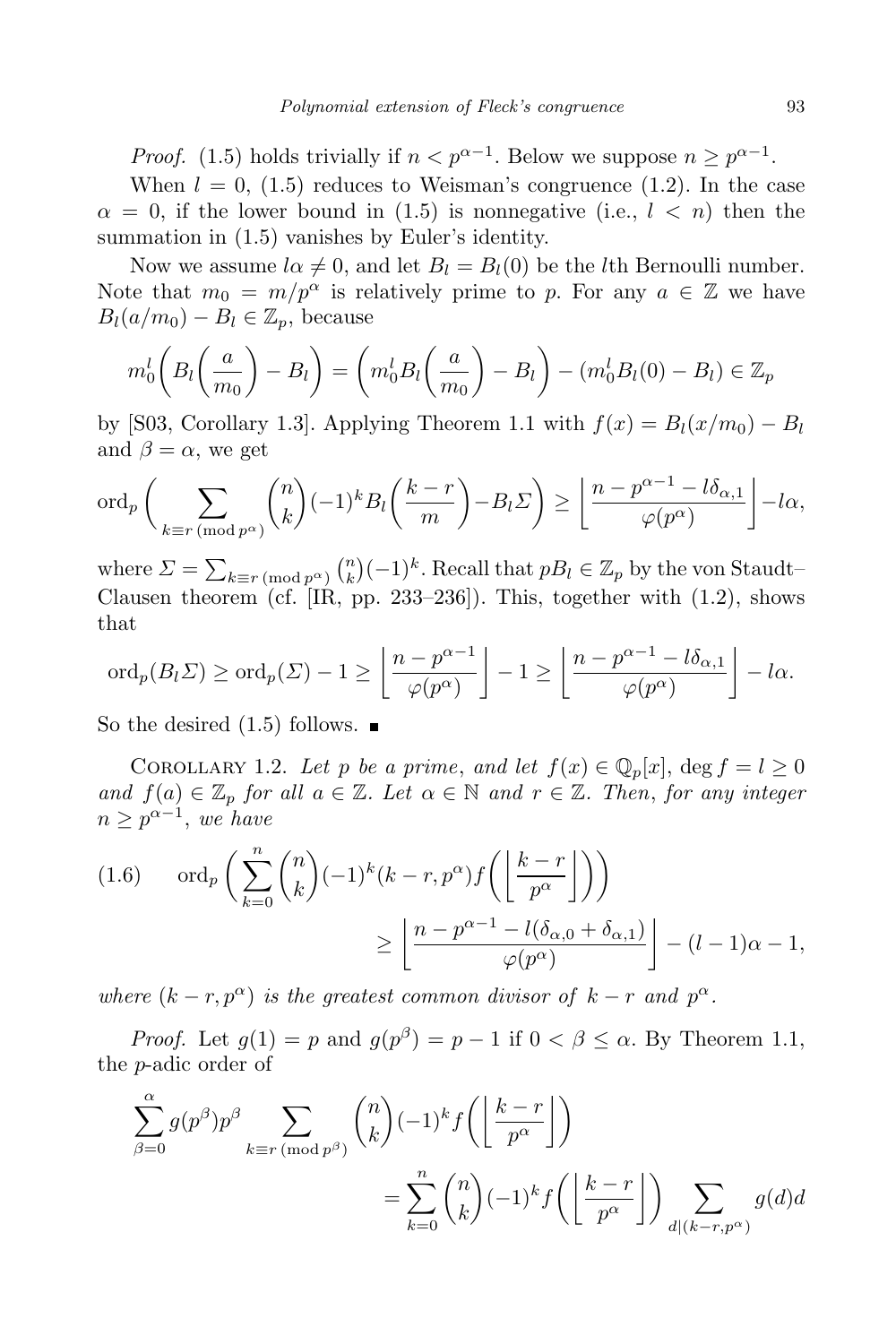is at least

$$
\nu = \left\lfloor \frac{n - p^{\alpha - 1} - l(\delta_{\alpha,0} + \delta_{\alpha,1})}{\varphi(p^{\alpha})} \right\rfloor - (l - 1)\alpha.
$$

We note in passing that in the case  $\alpha > 1$ ,

$$
\mathrm{ord}_p(g(p^0))+\left\lfloor\frac{n-p^{\alpha-1}-\delta_{0,0}}{\varphi(p^{\alpha})}\right\rfloor\geq \left\lfloor\frac{n-p^{\alpha-1}}{\varphi(p^{\alpha})}\right\rfloor.
$$

Now, since

$$
\sum_{d|(k-r,p^{\alpha})} g(d)d = p + \sum_{1 < d|(k-r,p^{\alpha})} (p-1)d = \sum_{d|(k-r,p^{\alpha})} \varphi(d)p = (k-r,p^{\alpha})p,
$$

by the above the sum in (1.6) has *p*-adic order at least  $\nu - 1$ .

COROLLARY 1.3. Let *p* be a prime, and let  $\alpha, \beta, a, n, r$  be integers for *which*

$$
\alpha > 1, \quad \alpha \ge \beta \ge 0, \quad a \equiv 1 \ (\text{mod } p^{\alpha}), \quad n \ge p^{\alpha - 1}, \quad r < p^{\beta}.
$$

*Then*

(1.7) 
$$
\sum_{k \equiv r \pmod{p^{\beta}}} {n \choose k} (-1)^k a^{\lfloor (k-r)/p^{\alpha} \rfloor}
$$

$$
\equiv 0 \pmod{p^{\lfloor (n-p^{\alpha-1}-\delta_{\beta,0})/\varphi(p^{\alpha}) \rfloor + \alpha - \beta}}.
$$

*Proof.* When  $a = 1$ , (1.7) holds by Theorem 1.1 in the case  $l = 0$ . So it suffices to show that

$$
D := \sum_{k \equiv r \pmod{p^{\beta}}} {n \choose k} (-1)^k (a^{\lfloor (k-r)/p^{\alpha} \rfloor} - 1)
$$

is divisible by  $p^{\lambda}$  where

$$
\lambda = \left\lfloor \frac{n - p^{\alpha - 1} - \delta_{\beta,0}}{\varphi(p^{\alpha})} \right\rfloor + \alpha - \beta.
$$

Write  $a = 1 + p^{\alpha}b$  with  $b \in \mathbb{Z}$ . Then

$$
D = \sum_{k \equiv r \pmod{p^{\beta}}} {n \choose k} (-1)^k \sum_{0 < l \le \lfloor (k-r)/p^{\alpha} \rfloor} {\lfloor (k-r)/p^{\alpha} \rfloor \choose l} (p^{\alpha}b)^l
$$
  
= 
$$
\sum_{0 < l \le \lfloor (n-r)/p^{\alpha} \rfloor} p^{l\alpha}b^l \sum_{k \equiv r \pmod{p^{\beta}}} {n \choose k} (-1)^k {\lfloor (k-r)/p^{\alpha} \rfloor \choose l}.
$$

For each  $0 < l \leq \lfloor (n-r)/p^{\alpha} \rfloor$ , applying Theorem 1.1 with  $f(x) = \binom{n}{l}$  $\binom{x}{l}$  we find that

$$
p^{l\alpha} \sum_{k \equiv r \pmod{p^{\beta}}} \binom{n}{k} (-1)^k \binom{\lfloor (k-r)/p^{\alpha} \rfloor}{l} \equiv 0 \pmod{p^{\lambda}}.
$$

Therefore  $D \equiv 0 \pmod{p^{\lambda}}$ . This concludes the proof.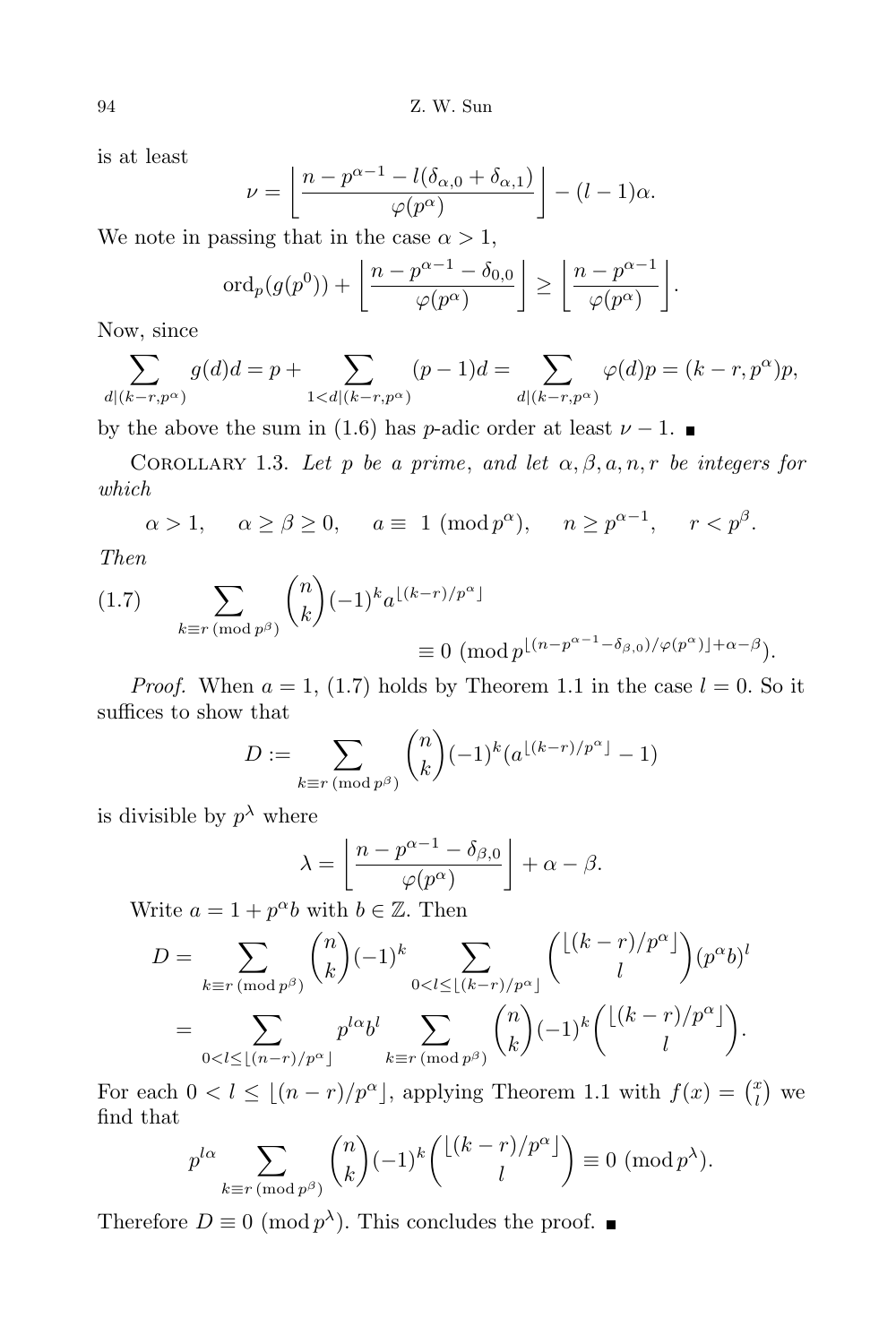Let  $a \in \mathbb{Z}$  be congruent to 1 modulo a prime *p*. By induction,  $a^{p^{\alpha}} \equiv 1$  $(\text{mod } p^{\alpha+1})$  for any  $\alpha \in \mathbb{N}$ . Let  $n, r \in \mathbb{Z}$  and  $n \geq p^{\alpha-1}$ . If  $\alpha \geq 2$ , then by Corollary 1.3 in the case  $\beta = \alpha$  we have

(1.8) 
$$
\sum_{k \equiv r \pmod{p^{\alpha}}} \binom{n}{k} (-a)^k \equiv 0 \pmod{p^{\lfloor (n-p^{\alpha-1})/(\varphi(p^{\alpha}) \rfloor}}.
$$

By the binomial theorem, (1.8) is also valid with  $\alpha = 0$ . We remark that (1.8) also holds when  $\alpha = 1$ , as pointed out by Fleck (cf. [D, p. 274]).

In the next section we will provide some lemmas. Section 3 is devoted to the proof of Theorem 1.1.

**2. Some lemmas.** Let us recall the following well-known convolution identity of Chu and Vandermonde (see, e.g., [GKP, (5.27)]):

$$
\sum_{k=0}^{n} {x \choose k} {y \choose n-k} = {x+y \choose n}
$$
 for all  $n = 0, 1, 2, ...$ 

This can be seen by comparing the power series expansions of  $(1+t)^x(1+t)^y$ and  $(1 + t)^{x+y}$ .

LEMMA 2.1. Let  $f(x)$  be a function from  $\mathbb Z$  to a field, and let  $m, n \in \mathbb Z^+$ . *Then for any*  $r \in \mathbb{Z}$  *we have* 

$$
\sum_{k=0}^{n} {n \choose k} (-1)^k f\left(\left\lfloor \frac{k-r}{m} \right\rfloor\right) = \sum_{k \equiv \bar{r} \pmod{m}} {n-1 \choose k} (-1)^{k-1} \Delta f\left(\frac{k-\bar{r}}{m}\right),
$$

 $where \space \bar{r} = r + m - 1 \text{ and } \Delta f(x) = f(x+1) - f(x).$ 

*Proof.* By the Chu–Vandermonde identity, for any  $h \in \mathbb{N}$  we have

$$
\sum_{k=0}^{h} \binom{n}{k} (-1)^k = (-1)^h \sum_{k=0}^{h} \binom{n}{k} \binom{-1}{h-k} = (-1)^h \binom{n-1}{h}.
$$

Therefore

$$
\sum_{k=0}^{n} {n \choose k} (-1)^{k} f\left(\left\lfloor \frac{k-r}{m} \right\rfloor\right) = \sum_{j \in \mathbb{Z}} c_{j} f(j),
$$

where

$$
c_j = \sum_{\substack{k \in \mathbb{Z} \\ (k-r)/m = j}} {n \choose k} (-1)^k
$$
  
= 
$$
\sum_{0 \le k < (j+1)m+r} {n \choose k} (-1)^k - \sum_{0 \le k < jm+r} {n \choose k} (-1)^k
$$
  
= 
$$
(-1)^{(j+1)m+r-1} {n-1 \choose (j+1)m+r-1} - (-1)^{jm+r-1} {n-1 \choose jm+r-1}.
$$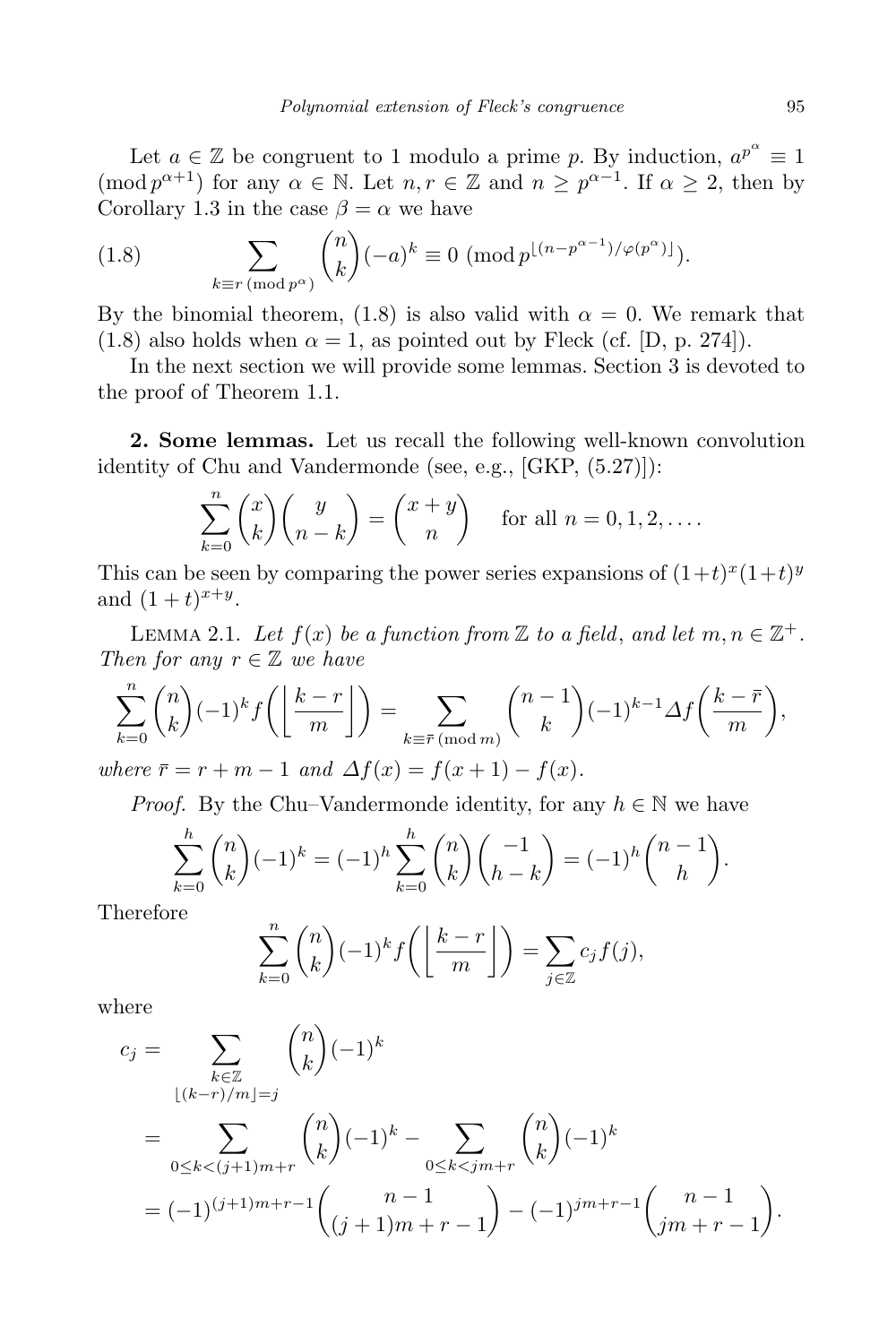(Note that  $\binom{n-1}{i} \neq 0$  only for  $i \in \{0, \ldots, n-1\}$ .) So we have

$$
\sum_{k=0}^{n} {n \choose k} (-1)^{k} f\left(\left\lfloor \frac{k-r}{m} \right\rfloor\right)
$$
\n
$$
= \sum_{j \in \mathbb{Z}} (-1)^{(j+1)m+r-1} {n-1 \choose (j+1)m+r-1} f(j)
$$
\n
$$
- \sum_{j \in \mathbb{Z}} (-1)^{jm+r-1} {n-1 \choose jm+r-1} f(j)
$$
\n
$$
= \sum_{k \equiv \bar{r} \pmod{m}} {n-1 \choose k} (-1)^{k} \left(f\left(\frac{k-\bar{r}}{m}\right) - f\left(\frac{k-\bar{r}}{m} + 1\right)\right)
$$
\n
$$
= \sum_{k \equiv \bar{r} \pmod{m}} {n-1 \choose k} (-1)^{k-1} \Delta f\left(\frac{k-\bar{r}}{m}\right).
$$

This proves the desired identity.  $\blacksquare$ 

It is interesting to compare the identity in Lemma 2.1 with the following observation:

$$
\sum_{\substack{0 \le k \le n \\ k \equiv r \pmod{m}}} \Delta f\left(\frac{k-r}{m}\right) = f\left(\left\lfloor\frac{n-r}{m}\right\rfloor + 1\right) - f\left(\left\lfloor\frac{-r-1}{m}\right\rfloor + 1\right),
$$

which appeared in the author's proof of [S03, Lemma 3.1].

Lemma 2.2. *Let p be a prime and α be a positive integer. Then*, *for any*  $k = 0, 1, \ldots, \varphi(p^{\alpha}),$  *we have* 

$$
\binom{\varphi(p^{\alpha})}{k} \equiv \begin{cases} (-1)^k \pmod{p} & \text{if } p^{\alpha-1} \mid k, \\ 0 \pmod{p} & \text{otherwise.} \end{cases}
$$

*Proof.* Let  $k = k_0 + k_1p + \cdots + k_{\alpha-1}p^{\alpha-1}$  be the *p*-adic expansion of *k*, where  $k_0, k_1, \ldots, k_{\alpha-1} \in \{0, \ldots, p-1\}$ . By a well-known theorem of E. Lucas (see, e.g., [HS]),

$$
\begin{pmatrix} \varphi(p^{\alpha}) \\ k \end{pmatrix} = \left( \frac{\sum_{0 \le j < \alpha - 1} 0p^j + (p - 1)p^{\alpha - 1}}{\sum_{0 \le j < \alpha - 1} k_j p^j + k_{\alpha - 1}p^{\alpha - 1}} \right)
$$
\n
$$
\equiv \binom{p - 1}{k_{\alpha - 1}} \prod_{0 \le j < \alpha - 1} \binom{0}{k_j} \; (\text{mod } p).
$$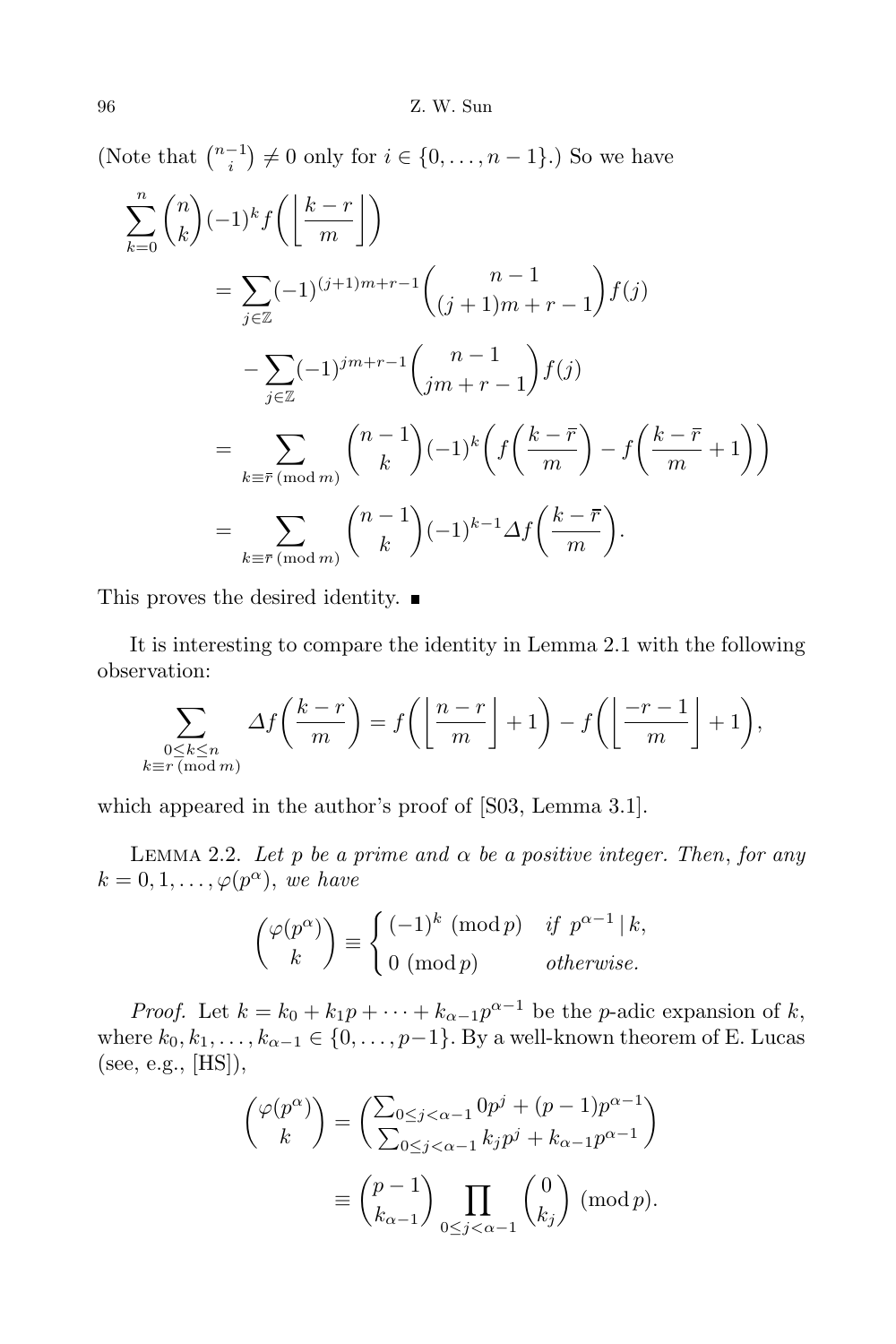If  $p^{\alpha-1} \nmid k$ , then  $k_j > 0$  for some  $j < \alpha - 1$ , and hence  $\binom{\varphi(p^{\alpha})}{k}$  $\binom{p^{\alpha}}{k} \equiv 0$ (mod *p*). When  $p^{\alpha-1} | k$ , we have  $k_j = 0$  for all  $j < \alpha - 1$ , and thus

$$
\begin{aligned} \binom{\varphi(p^{\alpha})}{k} &\equiv \binom{p-1}{k_{\alpha-1}} = \prod_{0 < s \le k_{\alpha-1}} \frac{p-s}{s} \pmod{p} \\ &\equiv (-1)^{k_{\alpha-1}} \equiv (-1)^{p^{\alpha-1}k_{\alpha-1}} = (-1)^k \pmod{p}. \end{aligned}
$$

This completes the proof. ■

**3. Proof of Theorem 1.1.** We use induction on  $w_l(\alpha, \beta) := l(\alpha+1)+\beta$ . In the case  $w_l(\alpha, \beta) = 0$  (i.e.,  $l = \beta = 0$ ), the desired result is trivial because  $\sum_{k=0}^{n} {n \choose k} (-1)^k = (1-1)^n = 0$  for all  $n \in \mathbb{Z}^+$ .

Let *w* be a positive integer, and assume that the desired result holds whenever  $w_l(\alpha, \beta) < w$ . Now we deal with the case  $w_l(\alpha, \beta) = w$ .

CASE 1:  $\beta = 0$ . In this case, *l* is positive. Let  $n \in \mathbb{N}$ ,  $n \geq p^{\alpha-1}$ ,  $r \in \mathbb{Z}$ and  $\bar{r} = r + p^{\alpha} - 1$ . By Lemma 2.1,

(3.1) 
$$
\sum_{k=0}^{n} {n \choose k} (-1)^{k} f\left(\left\lfloor \frac{k-r}{p^{\alpha}} \right\rfloor\right)
$$

$$
= \sum_{k \equiv \overline{r} \pmod{p^{\alpha}}} {n-1 \choose k} (-1)^{k-1} \Delta f\left(\frac{k-\overline{r}}{p^{\alpha}}\right).
$$

Clearly  $\Delta f(x)$  is a polynomial of degree at most  $l-1$ , and  $\Delta f(a) \in \mathbb{Z}_p$  for all  $a \in \mathbb{Z}$ . Also,  $w_{l-1}(\alpha, \alpha) < w_l(\alpha, 0) = w$ . In view of (3.1) and the induction hypothesis,

$$
\begin{aligned} \n\text{ord}_p\left(\sum_{k=0}^n \binom{n}{k}(-1)^k f\left(\left\lfloor\frac{k-r}{p^{\alpha}}\right\rfloor\right)\right) \\
&\geq \left\lfloor \frac{(n-1)-p^{\alpha-1}-(l-1)}{\varphi(p^{\alpha})}\right\rfloor - (l-2)\alpha - \alpha \\
&= \left\lfloor \frac{n-p^{\alpha-1}-l}{\varphi(p^{\alpha})}\right\rfloor - (l-1)\alpha - 0. \n\end{aligned}
$$

(Note that this is trivial if  $n-1 < p^{\alpha-1}$ .) Similarly, when  $\alpha > 1$ , by (3.1) and the induction hypothesis we have

$$
\begin{aligned} \n\text{ord}_p\left(\sum_{k=0}^n \binom{n}{k}(-1)^k f\left(\left\lfloor\frac{k-r}{p^{\alpha}}\right\rfloor\right)\right) \\
&\geq \left\lfloor \frac{(n-1)-p^{\alpha-1}-\delta_{\alpha,0}}{\varphi(p^{\alpha})}\right\rfloor - (l-2)\alpha - \alpha \\
&= \left\lfloor \frac{n-p^{\alpha-1}-\delta_{0,0}}{\varphi(p^{\alpha})}\right\rfloor - (l-1)\alpha - 0.\n\end{aligned}
$$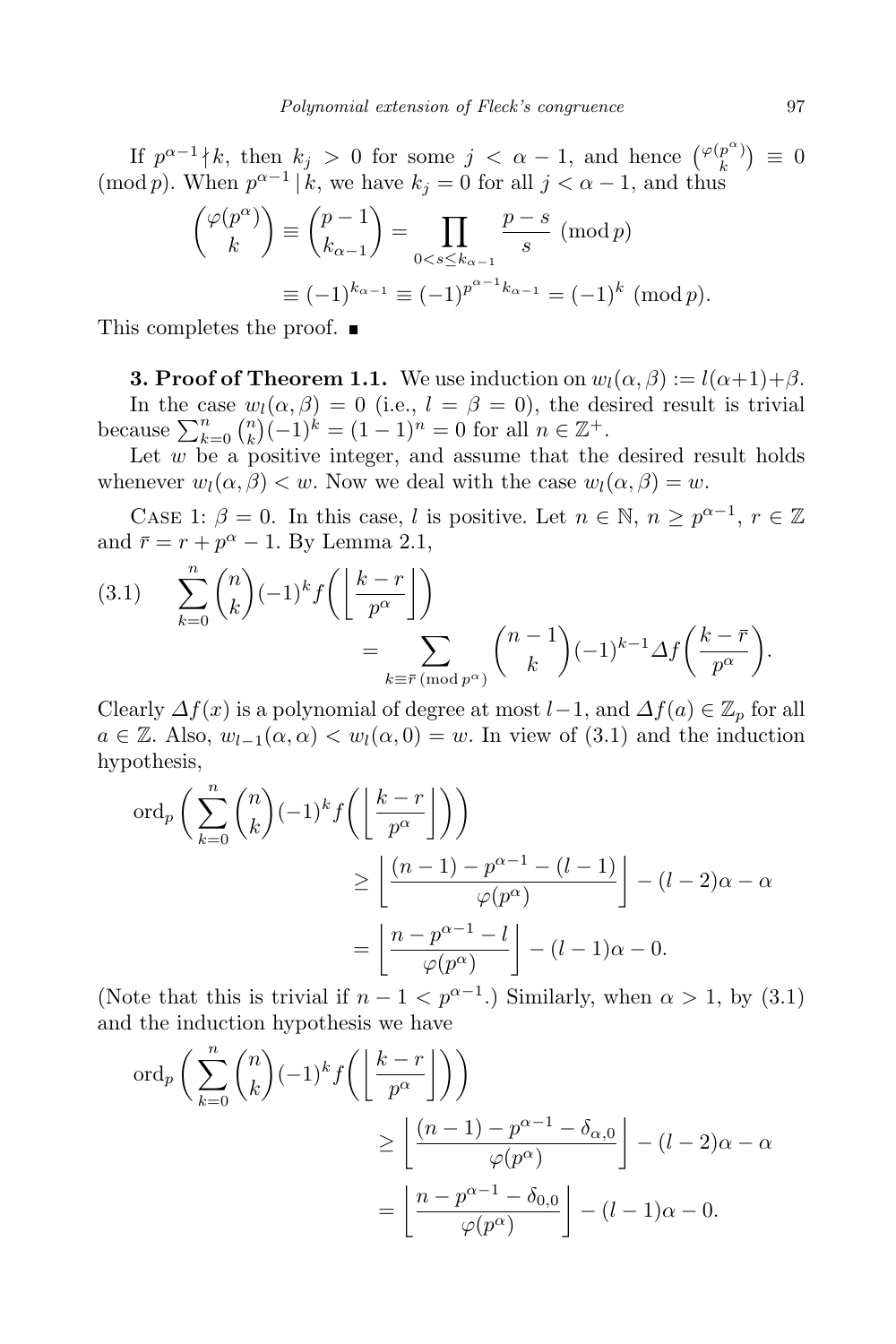CASE 2:  $0 < \beta \leq \alpha$ . If  $l = 0$  (i.e.,  $f(x)$  is constant), then  $w_l(\beta, \beta) =$  $w_l(\alpha, \beta) = w$  and it suffices to handle the case  $\alpha = \beta$ . In fact, when  $l = 0$ ,  $n \geq p^{\alpha-1}$  and  $r \in \mathbb{Z}$ , provided that

$$
\sum_{k \equiv r \pmod{p^{\beta}}} \binom{n}{k} (-1)^k f\left(\frac{k-r}{p^{\beta}}\right) \in p^{\lfloor (n-p^{\beta-1})/\varphi(p^{\beta}) \rfloor} \mathbb{Z}_p
$$

we have

$$
\sum_{k \equiv r \, (\text{mod } p^{\beta})} {n \choose k} (-1)^k f\left(\left\lfloor \frac{k-r}{p^{\alpha}} \right\rfloor\right) \in p^{\lfloor (n-p^{\alpha-1})/\varphi(p^{\alpha}) \rfloor - (0-1)\alpha - \beta} \mathbb{Z}_p,
$$

because

$$
\frac{n-p^{\beta-1}}{\varphi(p^{\beta})} - \frac{n-p^{\alpha-1}}{\varphi(p^{\alpha})} = \frac{n}{p^{\alpha-1}} \sum_{0 \le s < \alpha-\beta} p^s \ge \alpha - \beta.
$$

Below we simply let  $(l-1)\alpha + \beta \geq 0$  (i.e.,  $\alpha = \beta$  if  $l = 0$ ).

Let us use induction on  $n \geq p^{\alpha-1}$ . The desired result is trivial when  $n - p^{\alpha - 1} < \varphi(p^{\alpha}) = p^{\alpha} - p^{\alpha - 1}.$ 

Below we let  $n \geq p^{\alpha}$  and assume that the desired result holds for smaller values of *n* not less than  $p^{\alpha-1}$ . Note that  $n' = n - \varphi(p^{\beta}) < n$  and also  $n' \geq n - \varphi(p^{\alpha}) \geq p^{\alpha - 1}.$ 

Let *r* be any integer, and set

(3.2) 
$$
S = \sum_{k \equiv r \pmod{p^{\beta}}} {n \choose k} (-1)^k f\left(\left\lfloor \frac{k-r}{p^{\alpha}} \right\rfloor\right).
$$

By the Chu–Vandermonde identity,

$$
S = \sum_{k \equiv r \pmod{p^{\beta}}} \sum_{j=0}^{\varphi(p^{\beta})} {\varphi(p^{\beta}) \choose j} {n' \choose k-j} (-1)^{k} f\left(\left\lfloor \frac{k-r}{p^{\alpha}}\right\rfloor\right)
$$
  

$$
= \sum_{j=0}^{\varphi(p^{\beta})} {\varphi(p^{\beta}) \choose j} \sum_{k \equiv r \pmod{p^{\beta}}} {n' \choose k-j} (-1)^{k} f\left(\left\lfloor \frac{k-j-(r-j)}{p^{\alpha}}\right\rfloor\right)
$$
  

$$
= \sum_{j=0}^{\varphi(p^{\beta})} {\varphi(p^{\beta}) \choose j} (-1)^{j} S_{j},
$$

where

(3.3) 
$$
S_j = \sum_{k \equiv r-j \pmod{p^{\beta}}} {n' \choose k} (-1)^k f\left(\left\lfloor \frac{k-(r-j)}{p^{\alpha}} \right\rfloor\right).
$$

For any  $j = 0, 1, \ldots, \varphi(p^{\beta}),$  by the induction hypothesis we have

$$
\mathrm{ord}_p(S_j) \ge \gamma = \left\lfloor \frac{n' - p^{\alpha - 1} - l \delta_{\alpha,1}}{\varphi(p^{\alpha})} \right\rfloor - (l - 1)\alpha - \beta,
$$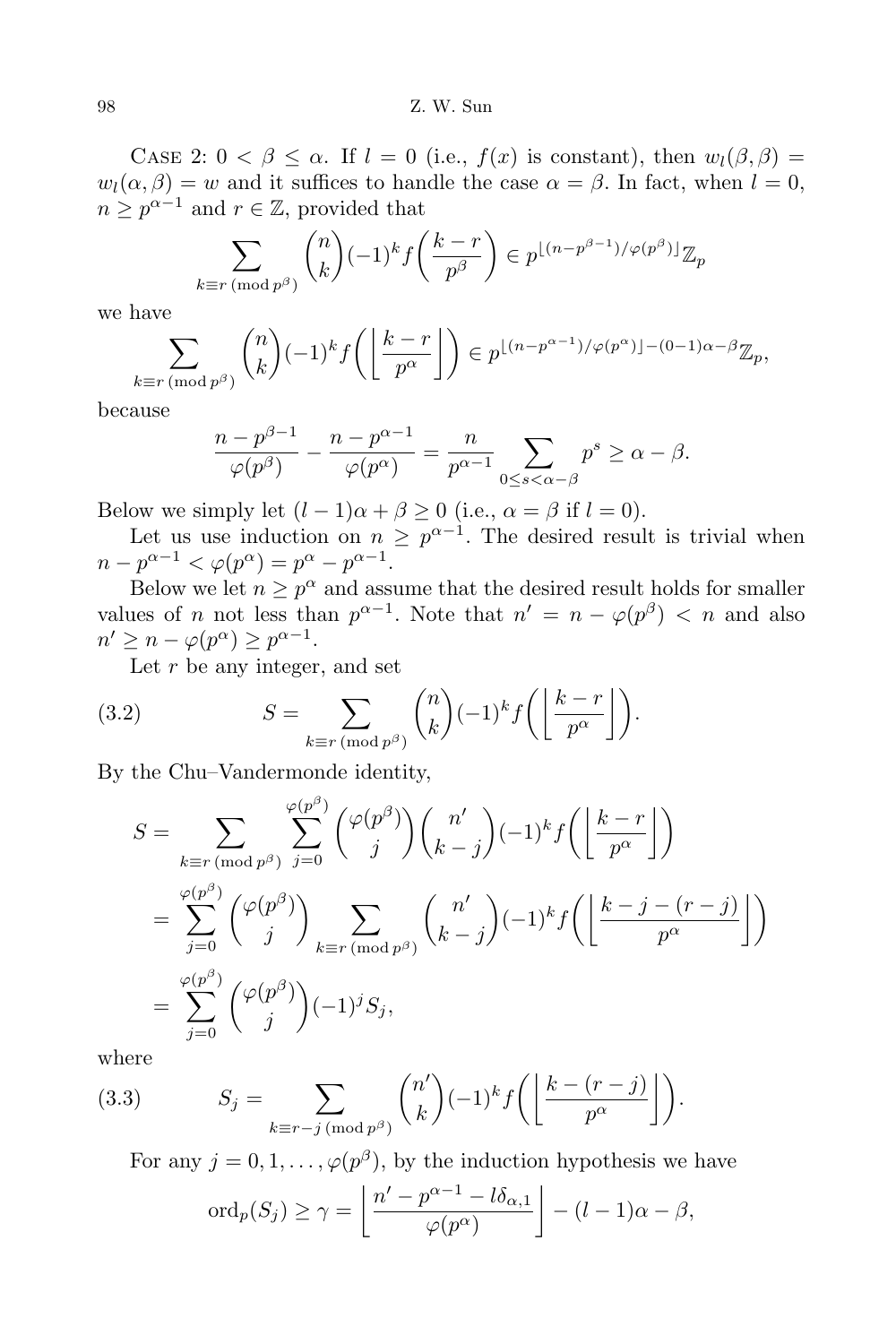and Lemma 2.2 yields

$$
\binom{\varphi(p^{\beta})}{j} \equiv \begin{cases} (-1)^j \pmod{p} & \text{if } p^{\beta-1} \mid j, \\ 0 \pmod{p} & \text{if } p^{\beta-1} \nmid j. \end{cases}
$$

Thus, if  $\gamma \geq 0$  then

$$
S \equiv \sum_{j=0}^{p-1} {\varphi(p^{\beta}) \choose p^{\beta-1}j} (-1)^{p^{\beta-1}j} S_{p^{\beta-1}j} \equiv \sum_{j=0}^{p-1} S_{p^{\beta-1}j} \; (\text{mod } p^{\gamma+1}).
$$

Observe that

$$
\sum_{j=0}^{p-1} S_{p^{\beta-1}j} = \sum_{k \equiv r \pmod{p^{\beta-1}}} \binom{n'}{k} (-1)^k f\left(\left\lfloor \frac{k - (r - p^{\beta-1}j_k)}{p^{\alpha}} \right\rfloor \right),
$$

where  $j_k$  is the unique integer in  $\{0, \ldots, p-1\}$  with  $p^{\beta} | k - (r - p^{\beta-1} j_k)$ . For  $k \equiv r \pmod{p^{\beta-1}}$ , clearly

$$
\frac{k-r+p^{\beta-1}j_k}{p^{\beta}} = \frac{k-r'-p^{\beta-1}(p-1-j_k)}{p^{\beta}} = \left\lfloor \frac{k-r'}{p^{\beta}} \right\rfloor
$$

where  $r' = r - \varphi(p^{\beta})$ . Therefore  $\sum_{j=0}^{p-1} S_{p^{\beta-1}j} = S'$ , where

(3.4) 
$$
S' = \sum_{k \equiv r' \pmod{p^{\beta-1}}} {n' \choose k} (-1)^k f\left(\left\lfloor \frac{k-r'}{p^{\alpha}} \right\rfloor\right).
$$

From the above it follows that

$$
\operatorname{ord}_p(S-S')\geq \gamma+1\geq \left\lfloor\frac{n-p^{\alpha-1}-l\delta_{\alpha,1}}{\varphi(p^{\alpha})}\right\rfloor-(l-1)\alpha-\beta.
$$

Let  $l_0 = l$  if  $\alpha = 1$ , and  $l_0 = \min\{l, \delta_{\beta-1,0}\}$  if  $\alpha > 1$ . As  $w_l(\alpha, \beta - 1)$  $w_l(\alpha, \beta) = w$ , by the induction hypothesis we have

$$
\operatorname{ord}_p(S') \ge \left\lfloor \frac{n' - p^{\alpha - 1} - l_0}{\varphi(p^{\alpha})} \right\rfloor - (l - 1)\alpha - (\beta - 1)
$$

$$
\ge \left\lfloor \frac{n - p^{\alpha - 1} - l\delta_{\alpha, 1}}{\varphi(p^{\alpha})} \right\rfloor - (l - 1)\alpha - \beta.
$$

(Note that if  $\alpha > 1 = \delta_{\beta-1,0}$  then  $\beta = 1 < \alpha$  and hence  $n' - 1 + \varphi(p^{\alpha}) \ge$  $n' + \varphi(p^{\beta}) = n.$ 

Combining the above we finally obtain

$$
\operatorname{ord}_p(S) = \operatorname{ord}_p((S - S') + S') \ge \left\lfloor \frac{n - p^{\alpha - 1} - l\delta_{\alpha,1}}{\varphi(p^{\alpha})} \right\rfloor - (l - 1)\alpha - \beta.
$$

Since  $\delta_{\beta,0} = 0$ , this concludes the induction step in Case 2.

The proof of Theorem 1.1 is now complete.  $\blacksquare$